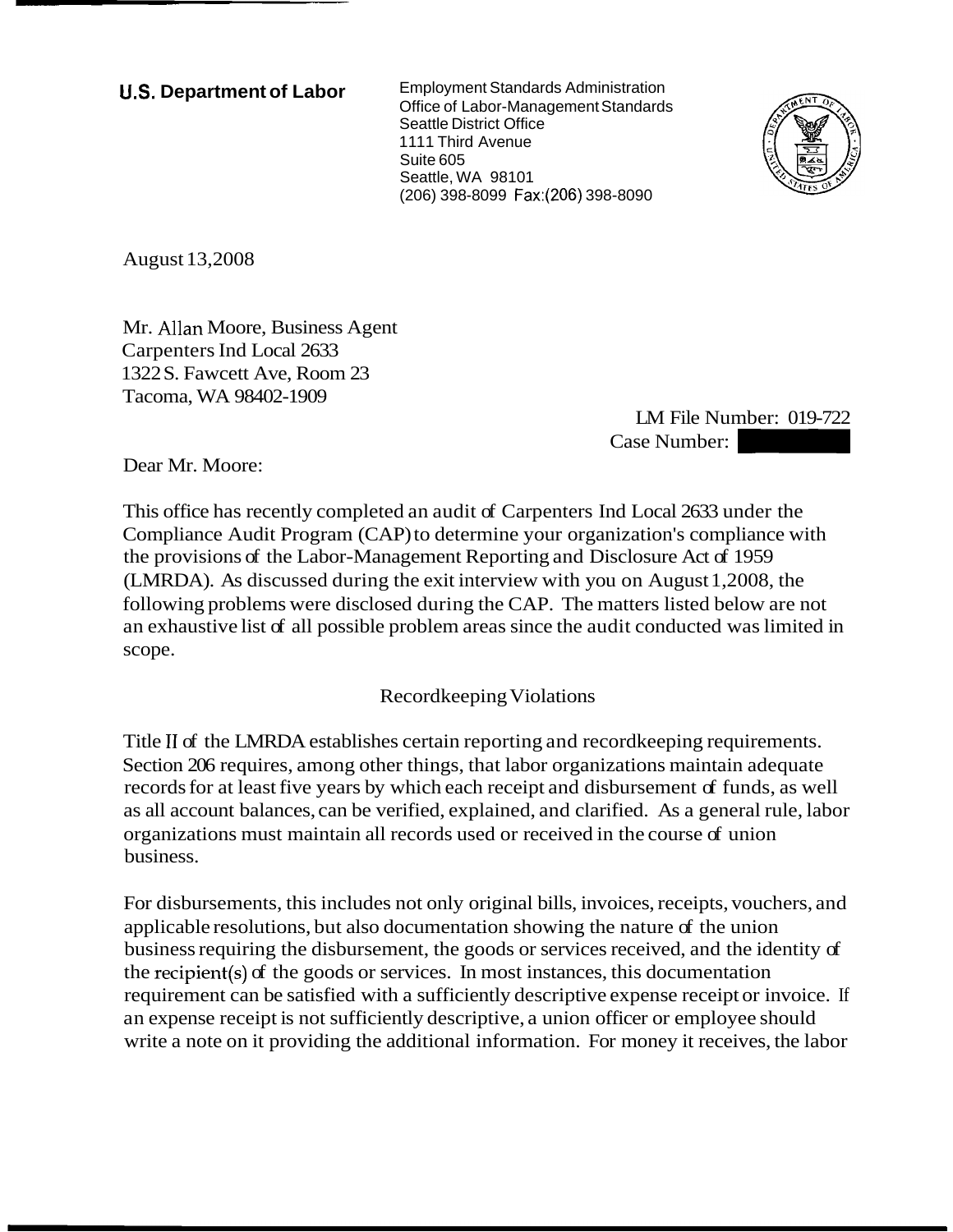Letter/Mr. Allan Moore August 13,2008 Page 2 of 3

organization must keep at least one record showing the date, amount, purpose, and source of that money. The labor organization must also retain bank records for all accounts.

The audit of Local 2633's 2008 records revealed the following recordkeeping violations:

## 1. Meal Expenses

Local 2633 did not require officers to submit itemized receipts for meal expenses totaling at least \$973. The union must maintain itemized receipts provided by restaurants to officers and employees. These itemized receipts are necessary to determine if such disbursements are for union business purposes and to sufficiently fulfill the recordkeeping requirement of LMRDA Section 206.

Local 2633 records of meal expenses did not always include written explanations of union business conducted or the names and titles of the persons incurring the restaurant charges. For example, 28 out of 31 meal receipts did not list the union business conducted and the names and titles of the person incurring the expense. Union records of meal expenses must include written explanations of the union business conducted and the full names and titles of all persons who incurred the restaurant charges. Also, the records retained must identify the names of the restaurants where the officers or employees incurred meal expenses.

2. Receipt Dates Not Recorded

Entries in Local 2633's Check and Deposit Register ceflect the date the union deposited money, but not the date money was received. Union receipts records must show the date of receipt. The date of receipt is required to verify, explain, or clarify amounts required to be reported in Statement B (Receipts and Disbursements) of the LM-2. The LM-2 instructions for Statement B state that the labor organization must record receipts when it actually receives money and disbursements when it actually pays out money. Failure to record the date money was received could result in the union reporting some receipts for a different year than when it actually received them.

Based on your assurance that Local 2633 will retain adequate documentation in the future, OLMS will take no further enforcement action at this time regarding the above violations.